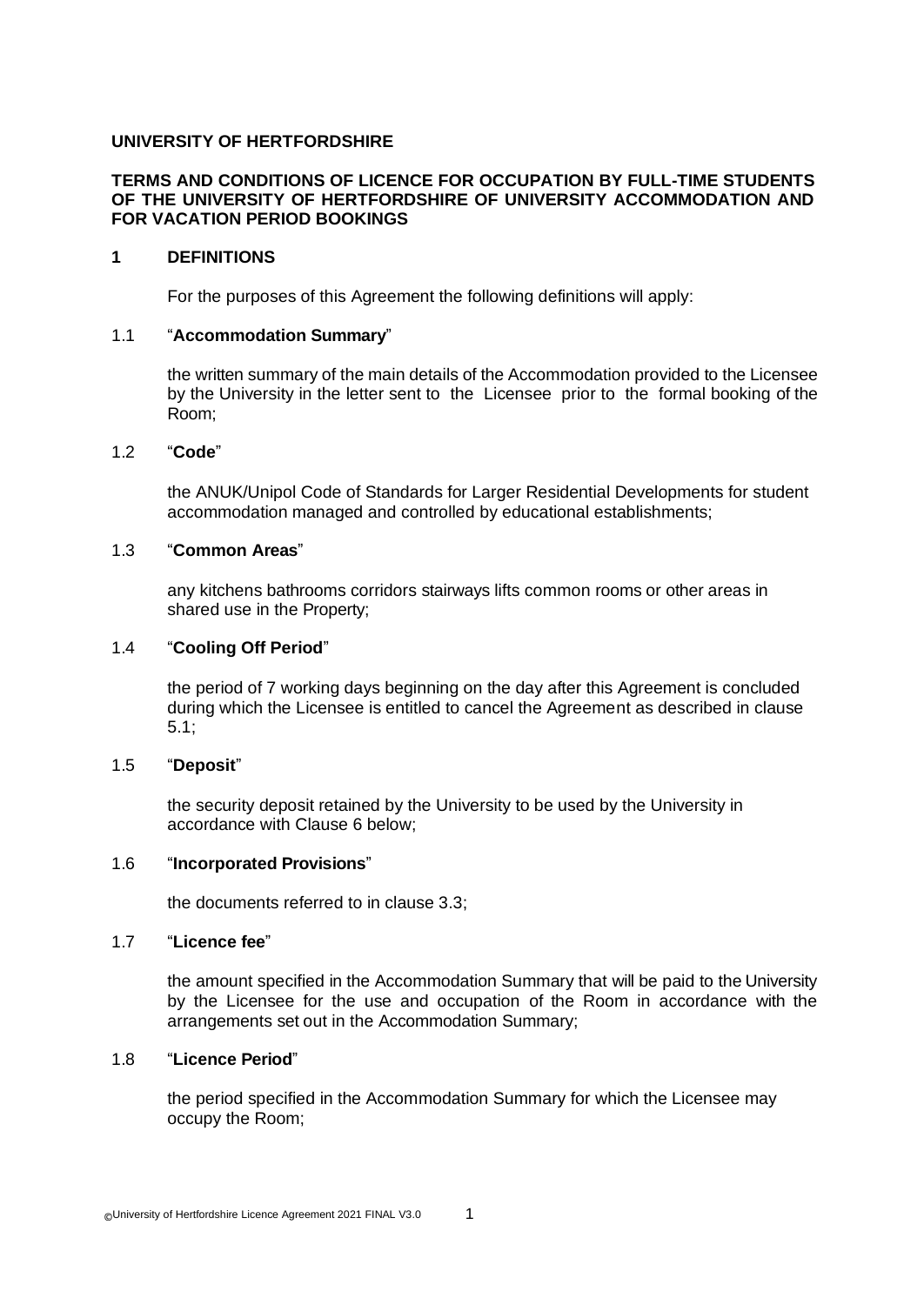# 1.9 "**Licensee"**

the student/prospective student named in the Accommodation Summary;

# 1.10 "**On-line Booking System**"

the University's on-line booking system used for the booking of University Accommodation;

## 1.11 "**Property**"

the building in which the Room is located and includes any fixtures fittings plant machinery and contents in the building;

# 1.12 "**Room**"

the accommodation specified in The Accommodation Summary or such other Room as is allocated to the Licensee from time to time at the University's discretion in accordance with Clause 8 of these Terms and Conditions, together with the fixtures, fittings and contents therein;

# 1.13 "**the Terms and Conditions**"

these 'Terms and Conditions of Occupation by Full-time Students of the University of Hertfordshire of University Accommodation' and Vacation Bookings;

# 1.14 "**the University**"

The University of Hertfordshire Higher Education Corporation;

### 1.15 "**University accommodation**"

Purpose built or converted residential accommodation, owned, leased or managed by the University, which is specifically allocated to students;

### 1.16 "**Vacation Booking**"

a booking of a Room during one of the University's vacation periods during its academic calendar.

# **2 ADDRESSES AND METHODS FOR WRITTEN NOTIFICATION**

- 2.1 Any written notification made to the University required under this Agreement must be addressed to the Head of Residential Allocations, University of Hertfordshire, College Lane, Hatfield, Herts. AL10 9AB, or by email at [accommodation@herts.ac.uk. ;](mailto:accommodation@herts.ac.uk)
- 2.2 Any written notification or other relevant communications made to the Licensee by the University in connection with this Agreement will wherever possible be sent to the Licensee's email address as notified by the Licensee to the University. The Licensee is required to keep the University informed of any changes of email address. The University may additionally communicate with the Licensee by other means including post, SMS message and telephone and by the notice boards in the Property.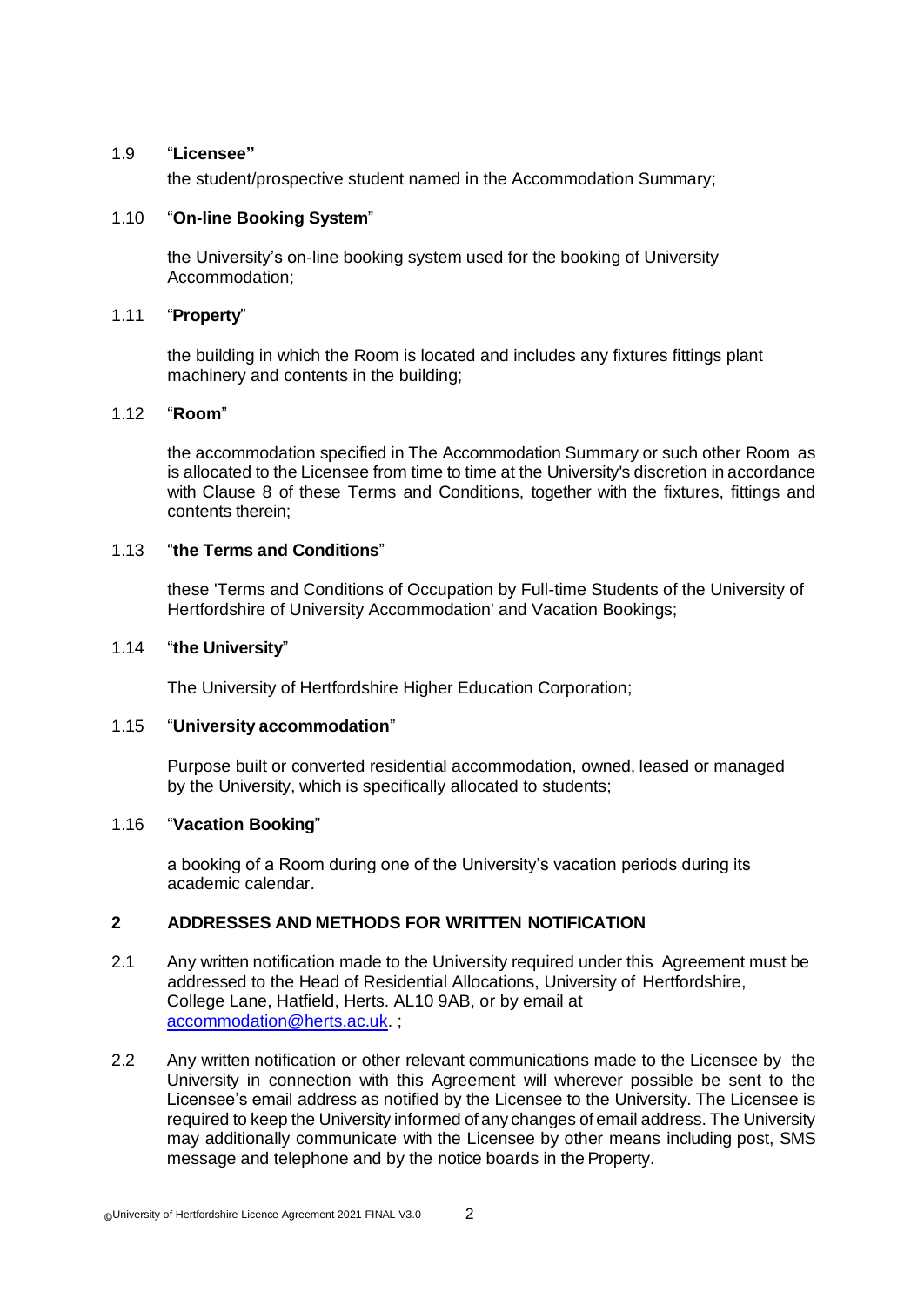# **3 THE ROOM LICENCE**

- 3.1 In consideration of the Licence Fee the University gives the Licensee the permission to occupy the Room described in the Schedule hereto subject to the Terms and Conditions and the Incorporated Provisions for the Licence Period unless terminated in a manner provided for in these Terms and Conditions.
- 3.2 This Agreement is a 'licence to occupy'. The Agreement is not intended to give exclusive possession to the Licensee, nor to create a relationship of landlord and tenant between the parties. The Licensee shall not be entitled to an assured tenancy or a statutory periodic tenancy under the Housing Act 1988 or to any other security of tenure now or upon termination of this Agreement.
- 3.3 Apart from these Terms and Conditions this Agreement includes the following Incorporated Provisions:
	- i. the Accommodation Summary;
	- ii. the Code of Conduct for Students in Residential Accommodation ("Code of Conduct"); and
	- iii the University's car parking policy.
- 3.4 The University may in its absolute discretion require the Licensee to vacate the room for a period of time during the Easter vacation and/or the Summer vacation where applicable (as defined in the University Calendar) on giving the Licensee not less than 28 days' notice in writing. If the Licensee is required to vacate the room in these circumstances the University will refund to the Licensee (or waive payment if payment has not already been made by the Licensee) the Licence Fee paid by the Licensee for each day of the notified period during which the Licensee is not in occupation.
- 3.5 Clause 16 shall apply in the event that this Agreement relates to a Vacation Booking.

# **4 STATUS OF THE LICENSEE**

4.1 It is a condition of this Agreement that the Licensee remains a full-time student of the University of Hertfordshire throughout the Licence Period specified in The Accommodation Summary.

# **5 ACCEPTANCE CANCELLATION OF THIS AGREEMENT**

- 5.1 Subject to clause 5.3 if the booking of the Room is concluded by the confirmation procedure contained in the On-line Booking System or by any procedure which is not in person, then this Agreement is formed at the later of:
	- i. confirmation of the booking by the Licensee; and
	- ii. receipt by the University of the Licensee's Deposit provided that the Deposit must be received no later than 7 days after the date on which the Licensee confirms its booking through the On-Line Booking System or other remote procedure after which the offer of accommodation by the University will lapse unless the University at its absolute discretion agrees to accept the booking; and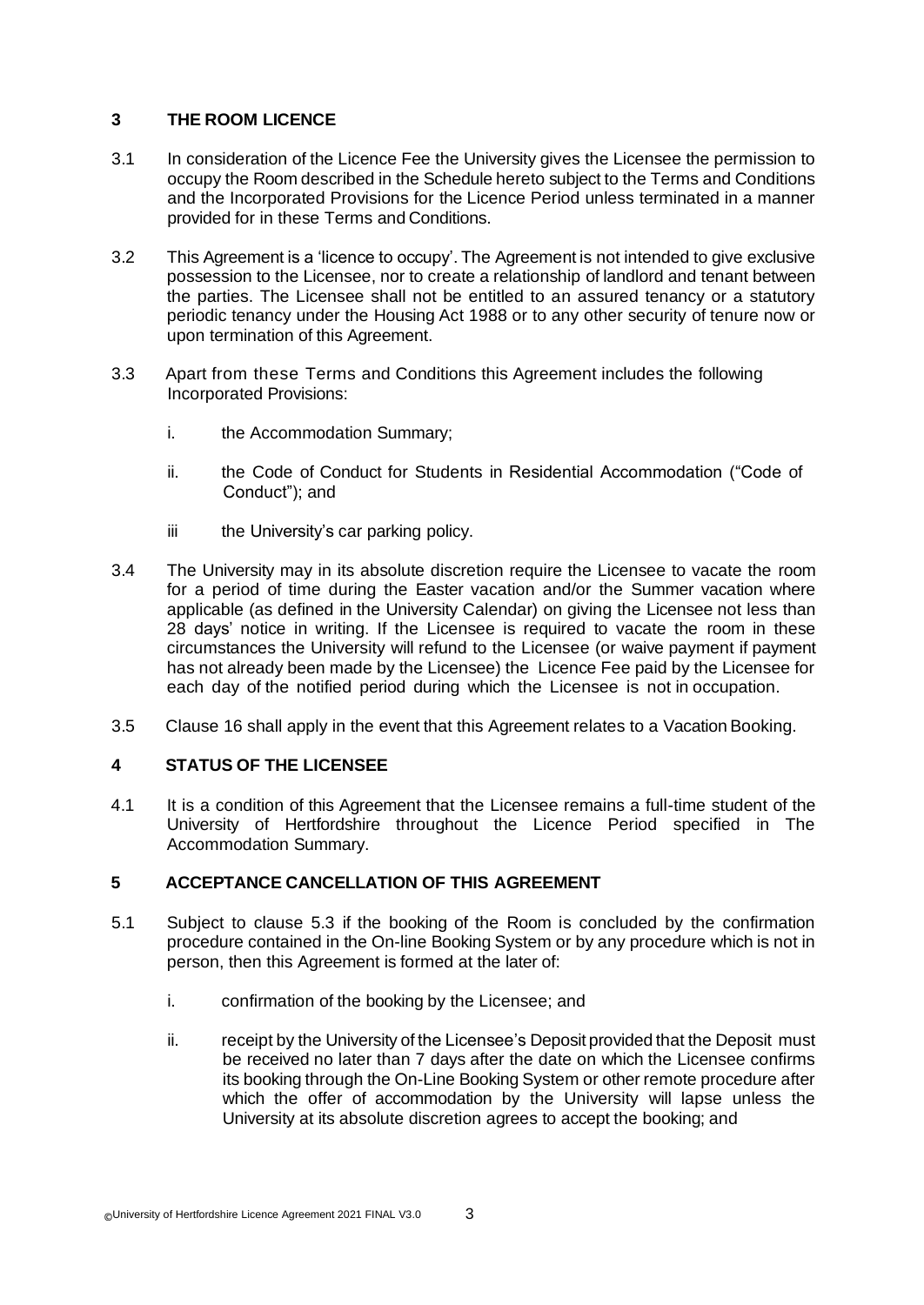provided that the Licensee's obligations under this Agreement are subject to the Cooling Off Period which will commence on formation of this Agreement. The Licensee is entitled to cancel the booking within the Cooling Off Period without incurring any charges; and

- 5.2 Subject to clause 5.3 if the booking of the Room is concluded in person, then this Agreement is formed either at the later of:
	- i. the date that this signed Agreement is received by the University following an offer of a Room being made to the Licensee by the University; and
	- ii. receipt by the University of the Deposit;

or (if earlier) on the date that the Licensee takes up occupation of the Room.

5.3 For the avoidance of doubt, by taking up occupation the Licensee accepts and is bound by the Terms and Conditions and the Incorporated Provisions whether or not the signed Agreement is received by the University or whether or not the booking was formally concluded by the On-Line Booking System or any other remote procedure in accordance with clause 5.1 and in so doing waives any Cooling Off Period.

# **6 DEPOSIT**

- 6.1 The Licensee agrees that the Deposit paid to the University by the Licensee shall be retained by the University subject to the remaining provisions of this clause 6. If the Licensee has not paid the Deposit to the University prior to taking occupation of the Room, then it shall do so within 3 days of taking occupation.
- 6.2 The University may debit the Deposit in order to settle any unpaid Licence Fees or other unpaid charges fees costs or expenses properly imposed and payable by the Licensee to the University pursuant to the terms of this Agreement. The University shall notify the Licensee in advance of any deductions made from the Deposit.
- 6.3 Subject to clause 6.4 at the end of the Licence Period and subject to the Licensee having vacated the Room the University shall use reasonable endeavours to repay the Deposit to the Licensee after deducting from it any items allowed under clause 6.2 within 4 to 8 weeks of the later of the end of the Licence Period and the date on which the Licensee vacates. It is the Licensee's responsibility to provide correct contact details for the return of the Deposit.
- 6.4 The University shall be entitled to retain the Deposit at the end of the Licence Period if at the end of the Licence Period the Licensee has made any subsequent booking of accommodation which is confirmed (pursuant to clause 5) with the University in respect of which a security deposit is required.

# **7 PAYMENT OF LICENCE FEE AND OTHER FEES**

- 7.1 Having accepted the offer of accommodation the Licensee is liable for the Licence Fee for the entire Licence Period specified in The Accommodation Summary whether or not the Licensee is in occupation unless this Agreement is terminated in one of the circumstances identified in clauses 12, 13 or 14.
- 7.2 If the Licensee fails to pay the Licence Fee of any other charges or fee properly imposed and payable in accordance with the terms of the Agreement and it remains outstanding for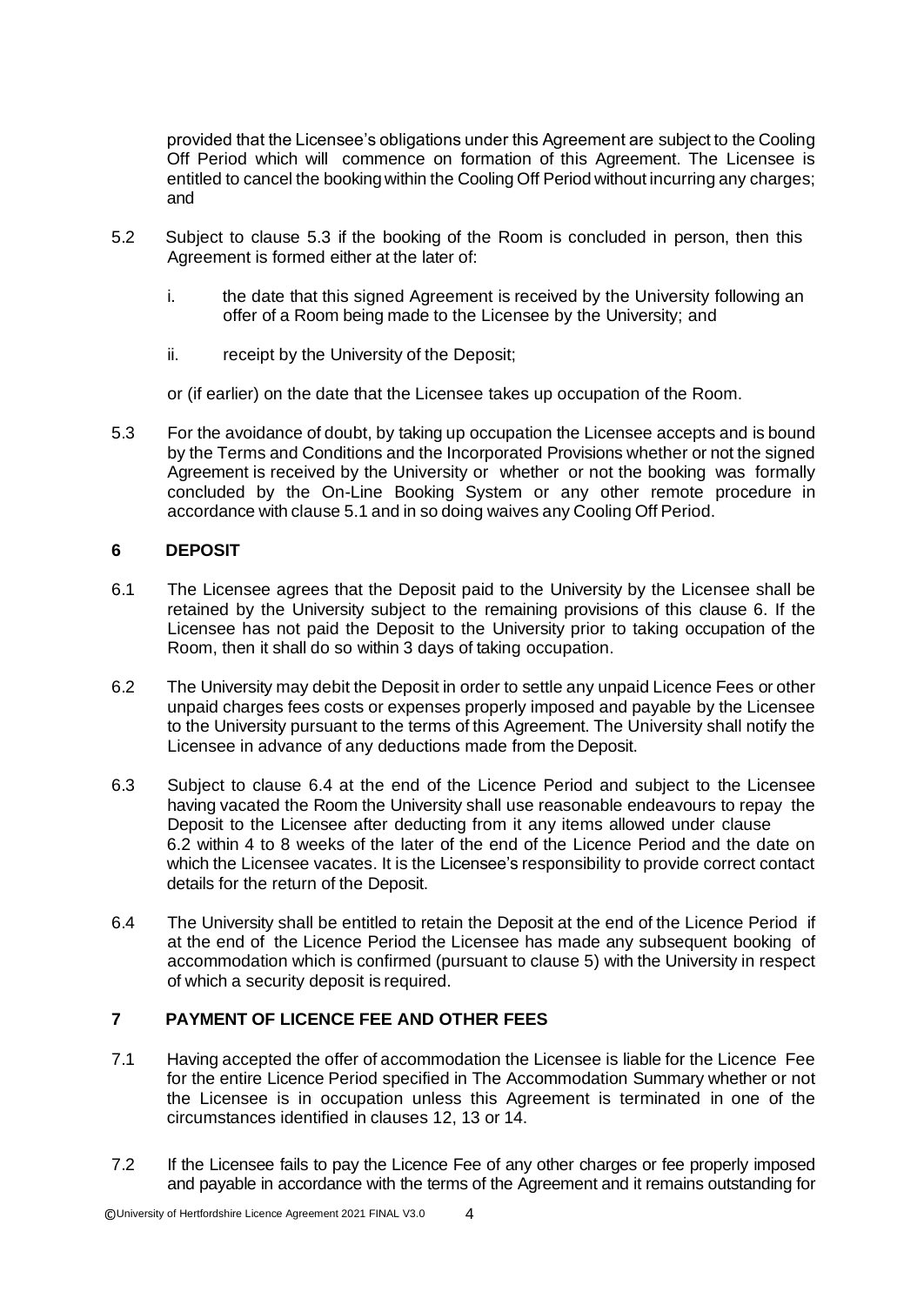more than 14 days from the date it is due the University may(in addition to any other remedies available to the University) charge the Licensee interest on the outstanding amount at a rate of 3% above The Bank of England's base rate for each day that the payment has been outstanding.

7.3 Where the Licensee is allocated to a double room which is occupied at any time as a single room, the licensee is liable for single room Licence Fee.

# **8 ALLOCATION OF UNIVERSITY ACCOMMODATION**

- 8.1 The University will endeavour to make available to the Licensee the Room specified in The Accommodation Summary. However, the University reserves the right at any time to allocate to the Licensee a Room other than that specified in The Accommodation Summary and may require at any time that the Licensee moves forthwith to a different Room and/or in a different building in the University Accommodation and/or in a different location for appropriate management reasons including without limitation:
	- i. reasons of repair or fitness for occupation;
	- ii. to accommodate students with specific medical conditions or disabilities;
	- iii. for the well-being of the Licensee or other students which may include addressing reasonable behavioural or health-related issues.

The Licensee will be given as much notice as reasonably possible prior to any room move. If the University is required to take legal action to implement an appropriate management room move, then the Licensee shall be responsible for the University's legal costs and court fees in connection with such action.

8.2 The Licensee may not move to another room in University Accommodation without first obtaining prior written approval of the University's Residential Allocations office. Where the Licensee requests to move and consent is given by the University, the Licensee will be charged £25 for a variation to the Licence.

### **9 OBLIGATIONS OF THE UNIVERSITY**

- 9.1 The University agrees that the Licensee paying Licence Fee and performing and observing his or her obligations under this Agreement may peaceably occupy the Room and have the use of any communal areas within the Property and the fixture, fittings and contents therein as detailed in the inventory therein during the Licence Period without any interruption by the University subject to the provisions in this Agreement.
- 9.2 The University shall maintain as far as reasonably possibly supplies of electricity, heating and hot water to the Property throughout the Licence Period (power cuts, machinery breakdown, industrial action or other matters reasonably beyond the University's control excepted). The University shall use reasonable endeavours to restore any supply as soon as reasonably possible.
- 9.3 The University shall use reasonable endeavours to manage the Property and its relationship with students occupying rooms in the Property in accordance with the Code.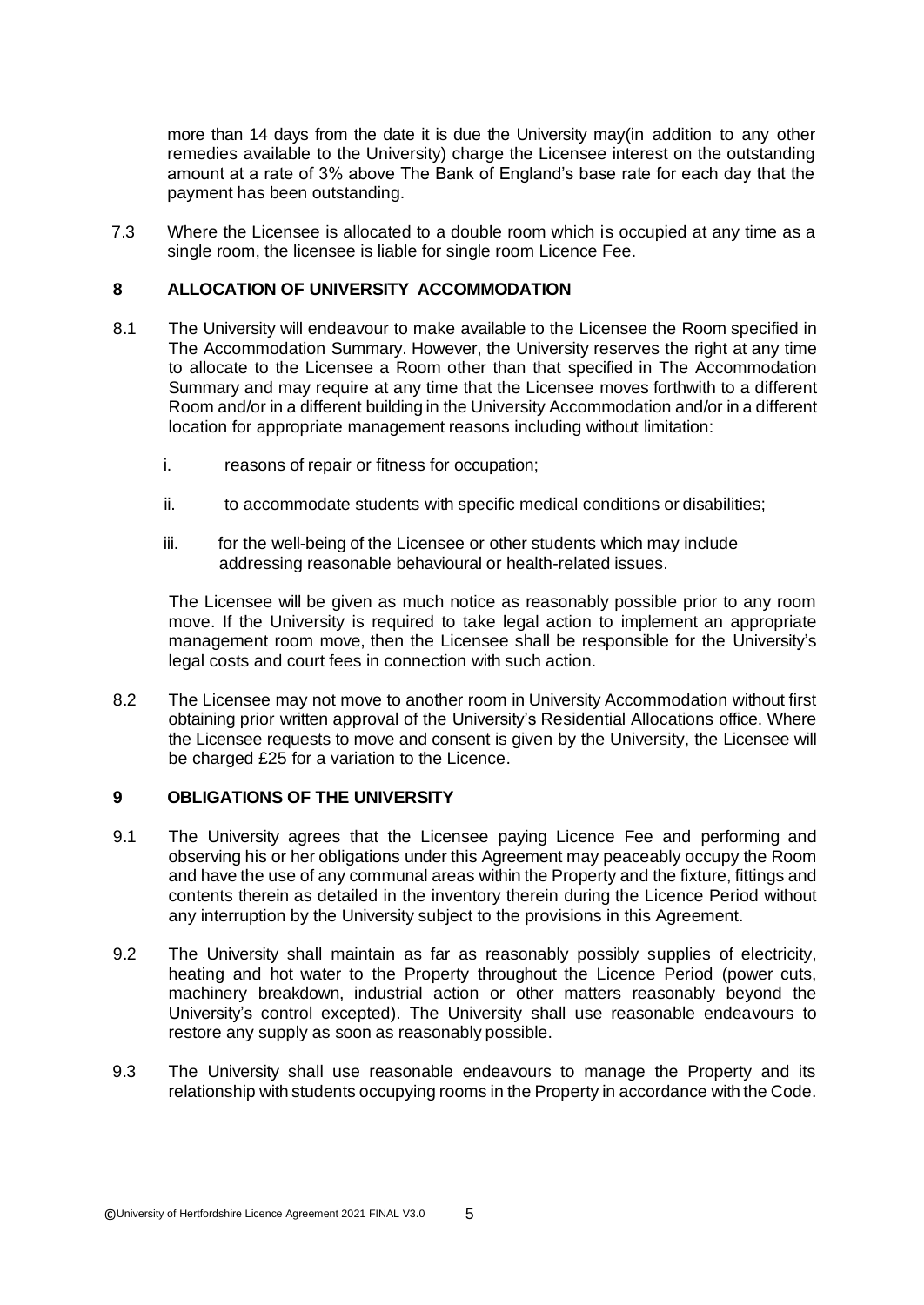# **10 OBLIGATIONS OF THE LICENSEE**

- 10.1 The Licensee will at all times comply with the Terms and Conditions and the Incorporated Provisions and with other regulations reasonably imposed by the University from time to time and notified to the Licensee in connection with the management security and safety of the University's Accommodation and wider campus estate. The Licensee is specifically reminded that it must adhere to restrictions against and regulations relating to car parking and car use on University campus property contained in the Parking Policy.
- 10.2 Further, the Licensee agrees:
	- i not in any way to part with or share occupation of the Room except for any sharing required by the University where the Room is a double room;
	- ii not to do or suffer to be done in the Room the Common Areas or in the Property:
		- a anything which may be or become a nuisance to the University or to other licensees or occupiers of any adjoining rooms or premises;
		- b anything which may vitiate any insurance of the Property against fire or otherwise or increase the ordinary premium for such insurance;
	- iii to show respect and consideration for other persons living and/or working in the University Accommodation at all times including language, general behaviour and treatment of other people's property;
	- iv Not to harass or threaten to harass (including harassment on grounds of age, gender, sexual orientation, belief, race, culture, disability or lifestyle), use violence towards or threaten violence towards or verbally assault any such person;
	- iv not to smoke in the room the Common Areas the Property or other University Accommodation or University Leased Accommodation. This includes the use of E-cigarettes.
	- v not to use unauthorised electrical equipment. The alteration of any electrical equipment is strictly forbidden;
	- iv to keep noise in the Room and the Common Areas generally at a level that does not interfere with study sleep or comfort of other residents, staff and neighbours. Specifically,
		- a. not to make or allow any noise to be made between 23.00 hours and 08.00 hours that is audible outside the Room; and
		- b. observe any examination time noise restrictions;
	- v to maintain the Room and the Common Areas in a clean condition and not to damage or injure the Room the Common Areas or the Property or make any alteration or addition either to the Room the Common Areas or to the Property;
	- vi to preserve the furniture fixtures and fittings from being destroyed or damaged and not remove any of them from the Room the Common Areas or the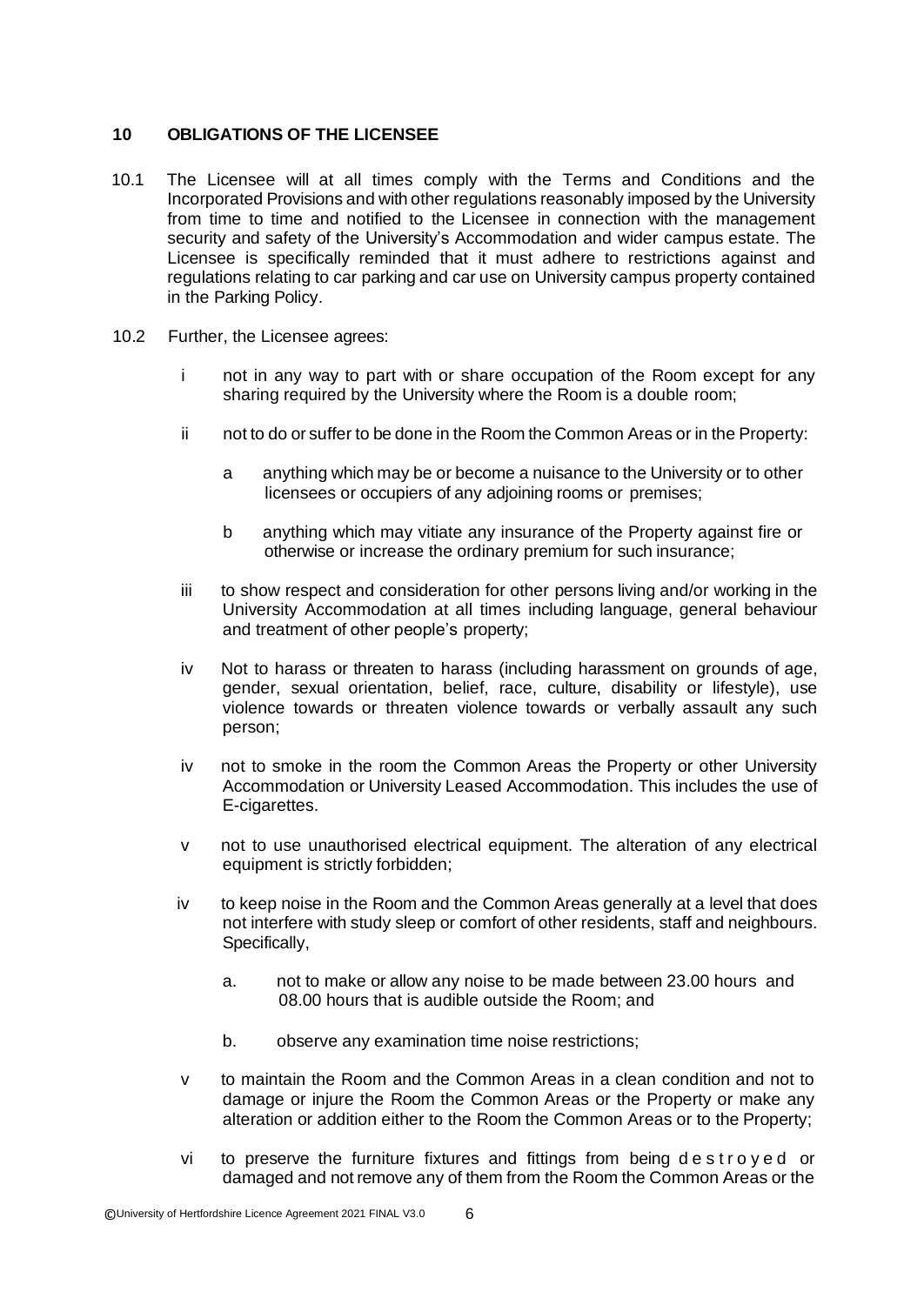Property;

- vii to notify the site-based Help Desk of any repairs that need to be made to the Room the Common Areas or to the Property or to the furniture, fixtures and fittings and to permit the University's authorised staff or agents to enter the Room or Property to examine them and the furnishings and household effects therein and to carry outrepairs;
- viii to pay on demand to the University the cost incurred by the University of repairing any damage to the Room the Common Areas or the Property caused by the Licensee or the Licensee's guests.

In cases where it cannot be ascertained how the damage was caused to the Room the Common Areas or the Property the Licensee and other occupiers of the Property or (as appropriate) the Licensee and any student sharing the Room with the Licensee may where reasonable be required to each pay a proportionate share of a charge levied collectively on them. The Licensee may appeal against a decision to levee a collective charge if the Licensee feels that it was levied unfairly;

- viii not to use the Room or Property or knowingly allow the Room or Property to be used for committing any illegal act including without limitation the possession, taking or dealing with any illegal drugs or other substances;
- ix not to hold or participate in any party in the Room or in the Property at any time without following the stated procedure for parties laid down by the University and without obtaining the prior written consent of the University or his agent;
- x not to be intoxicated and incapable in the Common Areas or in any other communal area in and around the Property or other University Accommodation;
- xi not to keep any animals (other than assistance dogs) including without limitation fish, birds, reptiles and insects in the Room the Common Areas or the Property;
- xii not to carry out maintenance on any motor vehicle or motor cycle inside or outside the Room or Property;
- xiii not to use or store petrol, paraffin, candles or other dangerous materials including bottled gas and mobile gas heaters in the Room the Common Areas or in the Property;
- xiv not to run a business from the Room the Common Areas or the Property and to use the Room for residential purposes only and the Common Areas and the Property for purposes incidental thereto;
- xv not to interfere with safety or emergency equipment in the Property
- 10.3 The Licensee must permit the University and/or the University's agents and/or surveyors authorised by them or their agents to enter the Room and the Property at reasonable times after giving at least two days' previous written notice or without notice in case of emergency with all necessary workmen and appliances to inspect the state of repair and decoration of the Room and the Property and to carry out necessary repairs and decorations in the Room and the Property and to execute work necessary to remedy any breach by the Licensee of any term or condition of this Agreement or for any other valid reason described in the Code of Conduct or other reasons in the interests of good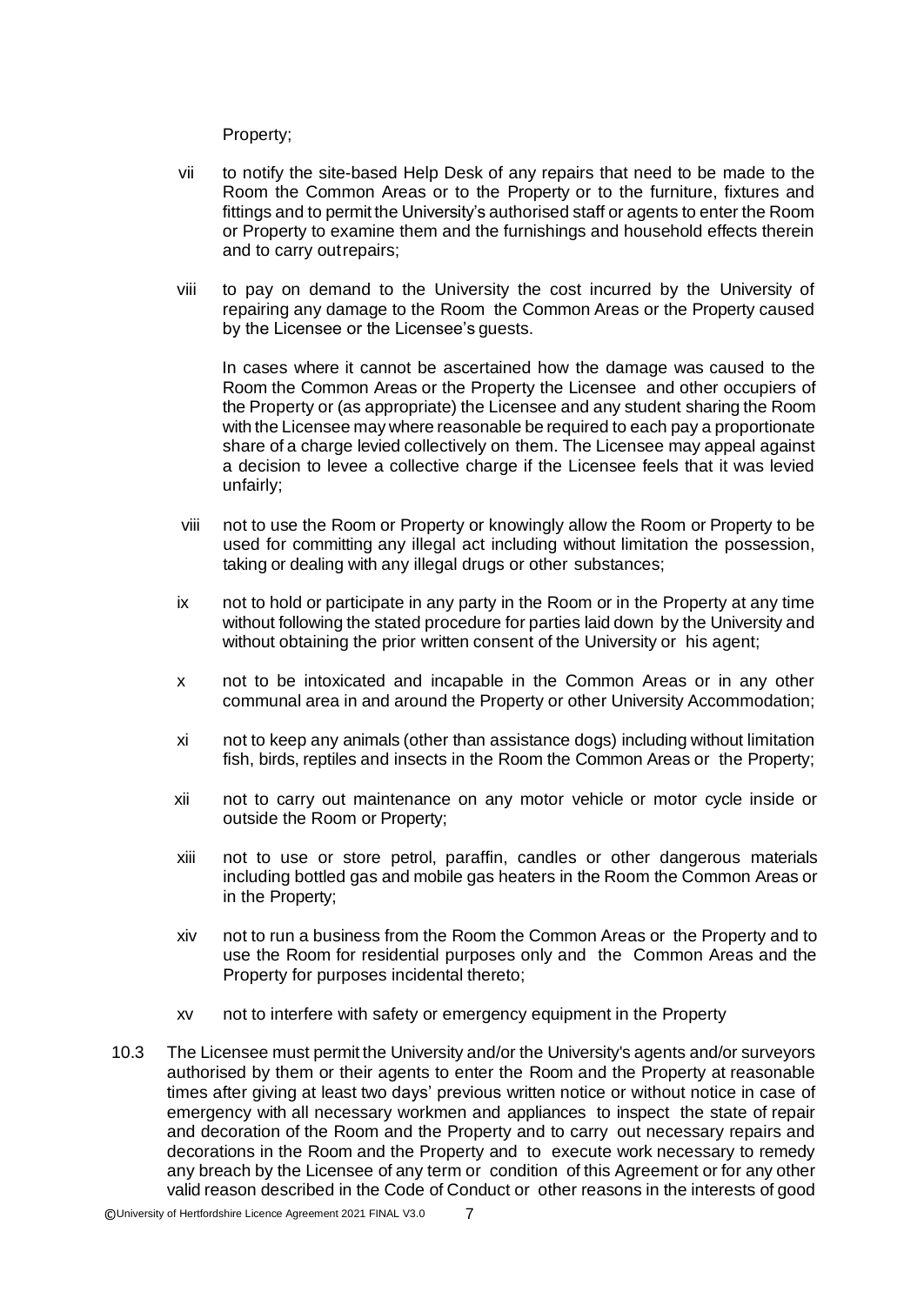estate management, health and safety or security.

10.4 If any work done by the University or their agents should have been done by the Licensee or has resulted from the breach by the Licensee of his obligations under this Agreement the cost of such work shall be recoverable as a debt due from the Licensee to the University.

# **11 CONDUCT OF GUESTS**

- 11.1 The Licensee shall be responsible for ensuring that the conduct of his or her invited guests (whether that invitation be express or implied) is consistent with the Terms and Conditions and the Incorporated Provisions of this Agreement and with any other reasonable University regulations relating to the management, safety and security of the University Accommodation and its wider campus estate.
- 11.2 The Licensee shall not allow invited guests (whether the invitation be express or implied) to cause nuisance, damage, undue wear and tear, or disturbance to the Room, the Property, the University or the Licensees or occupiers of any adjoining Rooms or Property. The Licensee is responsible for any damage caused by his or her guests.
- 11.3 Only authorised Licensees are permitted to sleep in the Room and the Property or to use it as a residence except for adult guests of the Licensee who may remain in the room at night for a maximum of two nights in any nine. Any such visit must not be repeated for a least seven clear days after the guest's departure. The Licensee must be in the Property when his or her guest stays overnight. Licensees are not permitted to have any guest to stay on consecutive weekends.
- 11.4 The Licensee is not permitted overnight guests if the room specified on the Accommodation Summary is a twin room.
- 11.5 The Licensee may not have overnight visitors in the Room or the Building who are under the age of 16.
- 11.6 The Licensee may only have daytime visitors who are under the age of 16 with the prior written permission of the Office of the Dean of Students.

# **12 TERMINATION: CESSATION OF STUDIES OR FAILING TOOCCUPY**

12.1 The Licensee should be aware that the University often has a high demand for student accommodation and that this clause 12.1 is intended to assist the University in meeting that demand.

If the Licensee does not take up occupation of the Room either:

- i. within 3 days of the commencement of the Licence Period and does not contact the University's Residential Allocations office either by email in accordance with clause 2.1 or by telephone to inform them of the Licensee's date of arrival; or
- ii. in any event within 2 weeks of the commencement of the Licence Period

then the University may at its election terminate this Agreement by giving immediate notice and this Agreement shall come to an end on the giving of such notice.. If this Agreement shall come to an end pursuant to this clause 12.1 the Licensee shall pay the Licence Fee for the period up to and excluding the date on which this Agreement comes to an end under this clause 12.1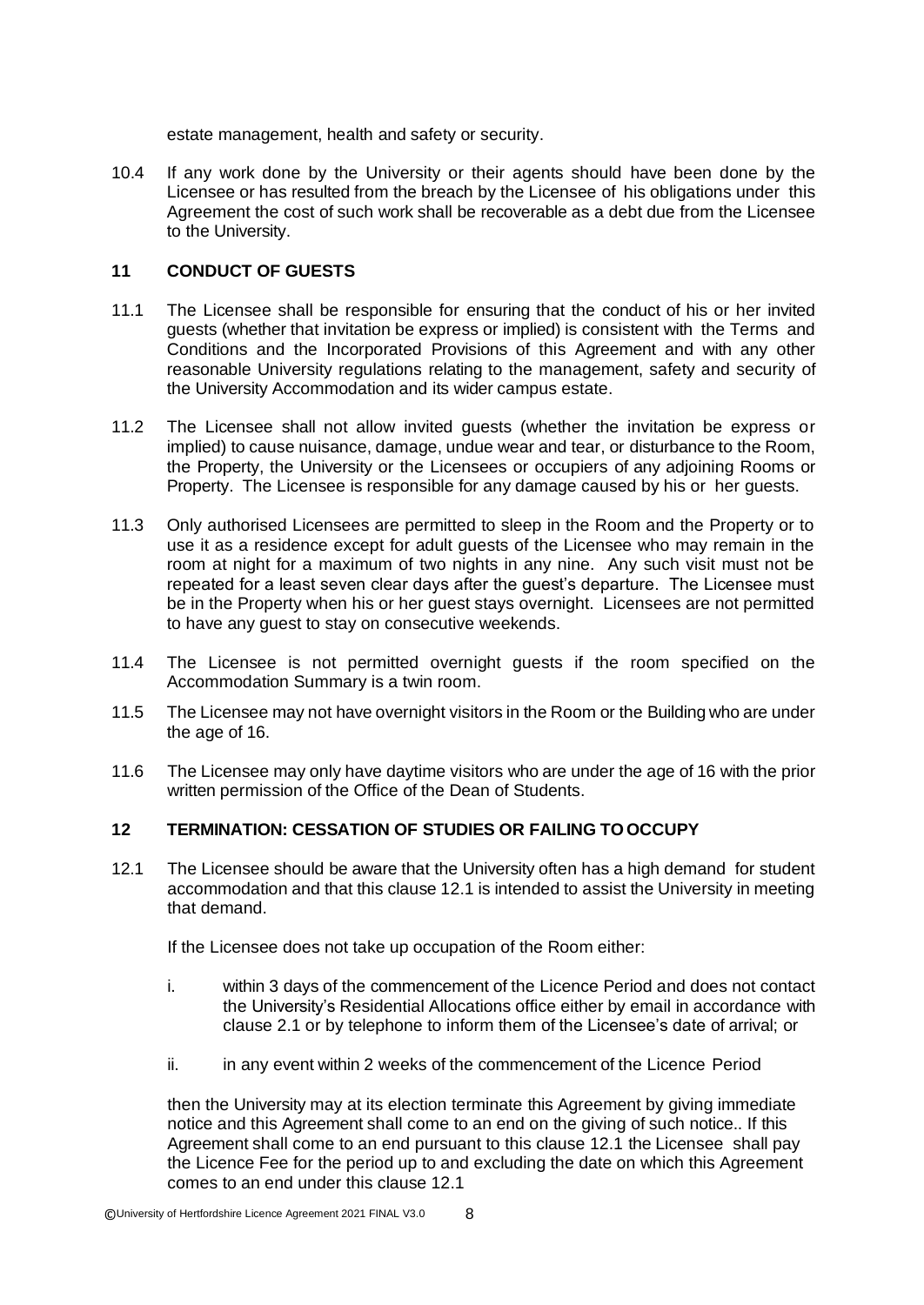In the event that the Licensee requires accommodation after this Agreement has terminated in accordance with this clause 12.1, then the University will use reasonable endeavours to find suitable accommodation for the Licensee on the same terms as this Agreement, subject to availability of such accommodation.

- 12.2 Without prejudice to clause 12.1 if the Licensee does not commence full-time study or ceases to be a full-time student of the University (whether voluntarily or due to an exclusion) then the Student shall have terminated this agreement as follows and the University may on becoming aware of the Licensee's status:
	- i. where the Licensee is in occupation of the Room at the time of the notice not less than 4 weeks' prior written notice (or such shorter period as the Licensee may agree); or
	- ii. where the Licensee is not in occupation of the Room immediate notice("**Notice**

**Period**") and this Agreement shall come to an end on the expiration of the Notice Period. If this Agreement is terminated under this clause 12.2, then the Licensee shall:

- a. if applicable vacate the Room on or before the expiration of the Notice Period and notify Residential Allocations upon vacating the Room;
- b. pay the greater of the sums comprising:
	- i. the aggregate of the Licence Fee payable until the end of the Notice Period and any sum in respect damages to the University at a rate equivalent to the Licence Fee for every day that the Licensee remains in occupation (if applicable) after the expiration of the Notice Period; and
	- ii. an equivalent to the Licence Fee calculated pro rata over a 4-week period commencing on the date that the University becomes aware that the Licensee shall not commence full-time study or ceases to be a full-time student. This fee is intended to be a contribution toward the University's loss of revenue in connection with the early termination of the Room.

This paragraph (b) is subject to the proviso that if the University is able to re-allocate the Room to another full-time student who is acceptable to the University (acting reasonably) sooner than the expiration of 4 weeks from the date on which the University becomes aware that the Licensee will not commence or has ceased to be in full-time study, then (provided that the Licensee has ceased to occupy the Room) the sum payable under this paragraph (b) will be reduced pro rata and a charge of £25 will be payable for termination of contract.

12.3 If the Licensee during the License Period ceases to occupy the Room (other than in the circumstances described in clause 12.2) the Licensee may terminate the Licence and University may re-allocate the Room to another full-time student who is acceptable to the University (acting reasonably). The Room is so re-allocated, then the Licensee shall have terminated the Licence. The University shall be entitled to charge £25 for termination of contract. For the avoidance of doubt, the Licensee shall remain liable for the Licence Fee until the date on which this Agreement is terminated in accordance with this clause 12.3 and the University is not required to take steps to try to re-allocate the Room. The University would not re-allocate a room to any student already in accommodation that would create a liability elsewhere.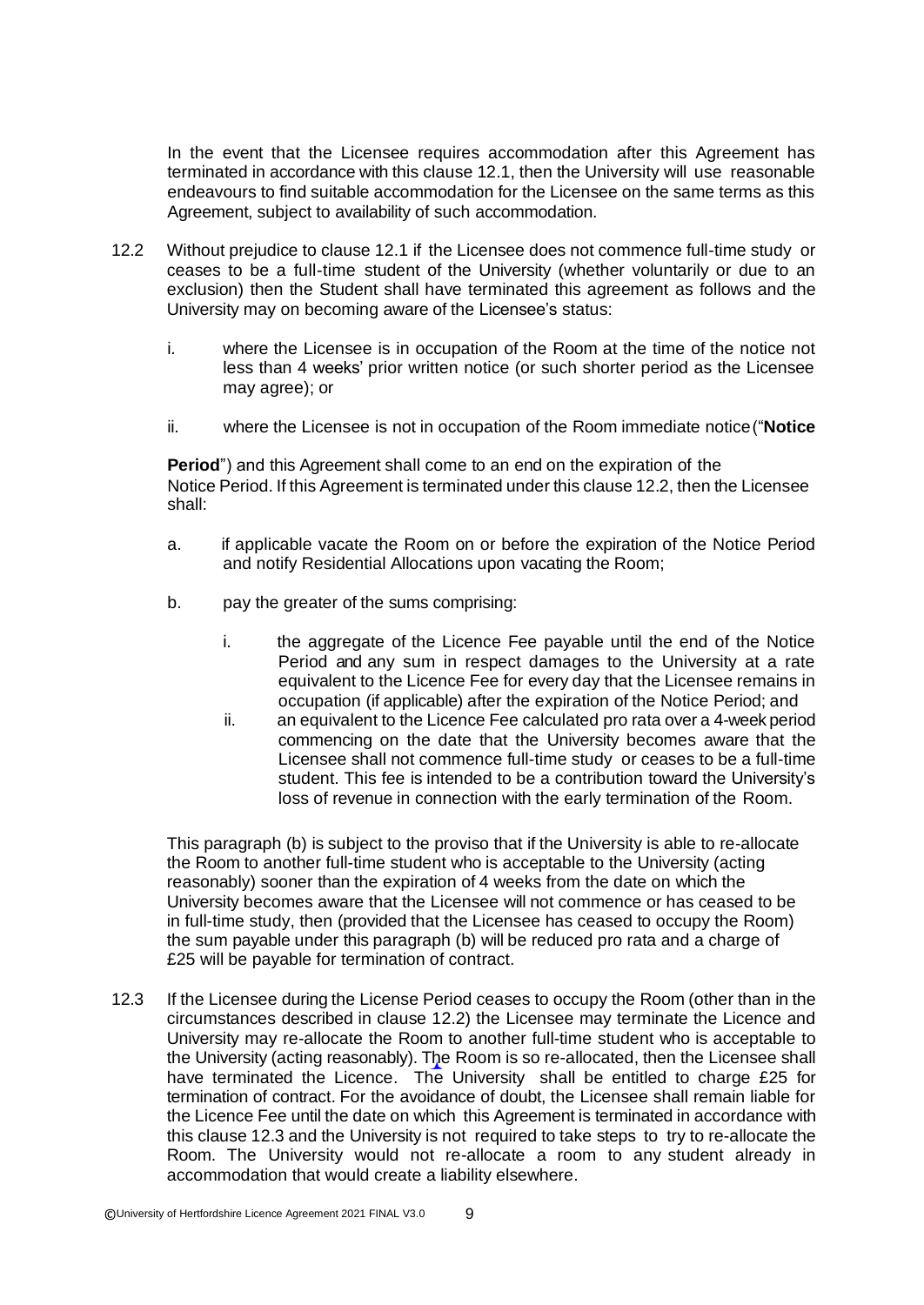- 12.4 The University's rights to terminate this agreement under this clause 12 do not affect the Licensee's rights under the Protection from Eviction Act 1977.
- 12.5 Termination of this Agreement under this clause 12 does not affect either party's rights in respect of any outstanding obligations under the Agreement relating to the period prior to termination.

## **13 TERMINATION: FAILURE TO COMPLY WITH THE AGREEMENT**

- 13.1 If at any time during the Licence Period:
	- i. the Licence Fee or any part of it is unpaid for 14 days after becoming payable whether formally demanded or not; or
	- ii. the Licensee commits a serious or persistent breach of its obligations in this Agreement; or
	- iii in the University's reasonable opinion the Licensee's behaviour constitutes a serious risk to the health, safety or welfare of the Licensee or others or to the University's property

then the University may terminate this Agreement:

- a. where the Licensee is not in occupation of the Room by giving immediate notice; or
- b. where the Licensee is in occupation of the Room by giving not less than 4 weeks' written notice or such shorter period as shall be agreed between the University and the Licensee.

("Breach Notice Period") and upon the expiry of the Breach Notice Period this Agreement shall come to an end and on the expiry of the Breach Notice Period this Agreement shall terminate.

In the event of termination under clause 13.1 the Licensee shall pay an equivalent to the Licence Fee calculated pro rata over a 4 week period from the date of the termination notice. This fee is intended to be a contribution toward the University's loss of revenue in connection with the early termination of the Room.

- 13.2 Termination of this Agreement under this clause 13 does not affect either party's rights in respect of any outstanding obligations under the Agreement relating to the period prior to termination.
- 13.3 The University's rights to terminate this agreement under this clause 13 do not affect the Licensee's rights under the Protection from Eviction Act 1977.

# 14. **STUDENTS AGED UNDER18**

14.1 If at the time of formation of this Agreement the Licensee is under the age of 18, then the Licensee may within the date that 2 weeks from the Licensee's 18<sup>th</sup> birthday give to the University not less than 4 weeks' written notice to terminate this Agreement subject to the condition that the Licensee has paid in full all sums due to the University under this Agreement up to the end of the notice and, subject to that condition, on the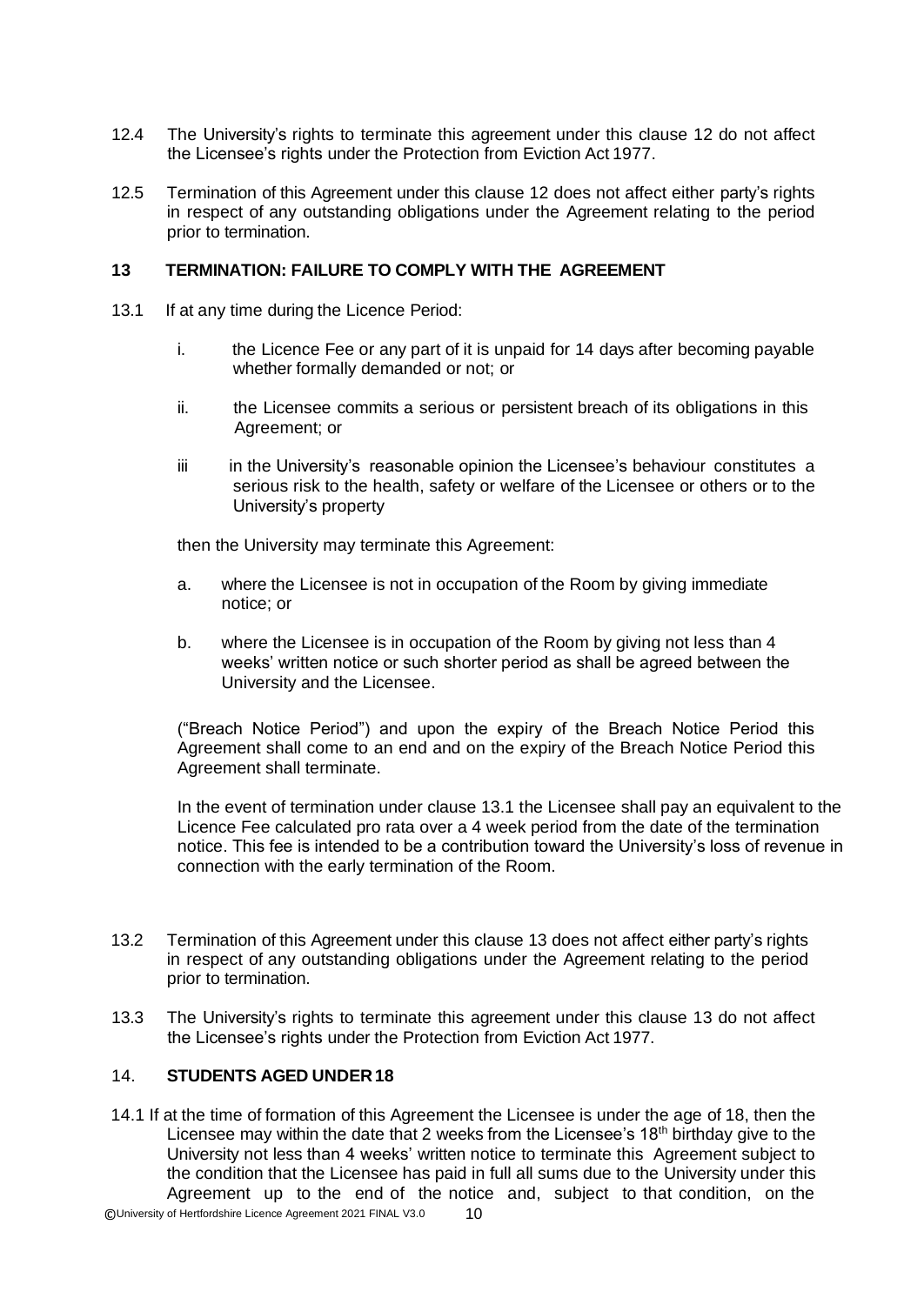expiration of that notice period this Agreement shall terminate but without affecting either party's rights in respect of any outstanding obligations under the Agreement relating to the period prior to termination.

# 15 **AT THE END OF THE LICENCE PERIOD**

On the termination of this Agreement for whatever reason the Licensee will:

- i yield up the Room in the same clean state and condition (fair wear and tear excepted) as it was at the beginning of the Licence Period and make good or pay for the repair of or replacement of all such items of the furniture fixtures fittings and effects as shall be broken, lost, damaged or destroyed during the Licence Period;
- ii leave the furniture and effects in the Room or places in which they were at the beginning of the Licence Period and not make any additions, alterations or exchanges to the Room or the Property or to the furniture, furnishing, fixtures, fittings and décor without the written consent of the University;
- iii leave the Room at the end of the last night of occupation as specified on The Accommodation Summary or on such other date of termination pursuant to clauses 12,13 or 14 and will be responsible for and indemnify the University in respect of the costs of any court proceedings brought to obtain vacant possession of the Room and for any costs incurred by the University as a result of the Licensee's failure to vacate.

## **16. VACATION BOOKINGS**

- 16.1 If this Agreement relates to a Vacation Booking:
	- i. these Terms and Conditions and the Incorporated Provisions shall apply so far as applicable to a short- term Room booking during a vacation period and excluding specifically
		- a. clauses 4.1, 12.2 and any provisions which stipulate that the Licensee must be a full-time student shall not apply;
		- b. clause 12.1 shall be replaced with the words:

*"The Licensee should be aware that the University often has a high demand for vacation accommodation and this clause 12.1 is intended to assist the University in meeting that demand.*

*If the Licensee does not take up occupation of the Room within 1 day of the commencement of the Licence Period and does not contact the University's Residential Allocations office either by email in accordance with clause 2.1 or by telephone to inform them of the Licensee's date of arrival then the University may at its election terminate this Agreement by giving immediate notice and this Agreement shall come to an end on the giving of such notice. For the avoidance of doubt the Licensee shall remain liable for the Licence Fee for the period up to and excluding the date on which this Agreement terminates under this clause 12.1.*